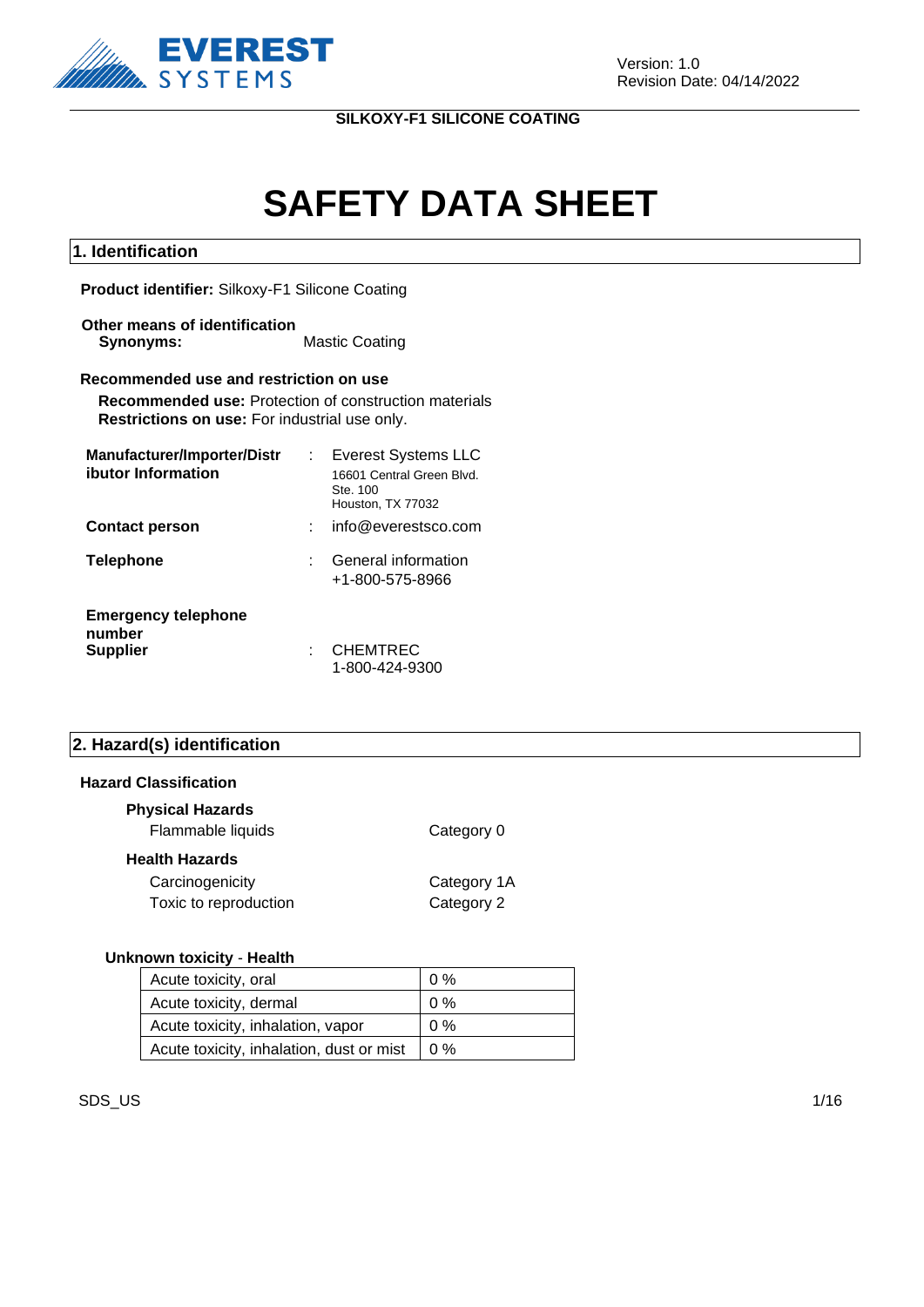

**Label Elements**

**Hazard Symbol:**



**Substance(s) formed under the conditions of use:** Generates methanol during cure.

**3. Composition/information on ingredients**

 $\mathsf{SDS}\_\mathsf{U}\mathsf{S}$  2/16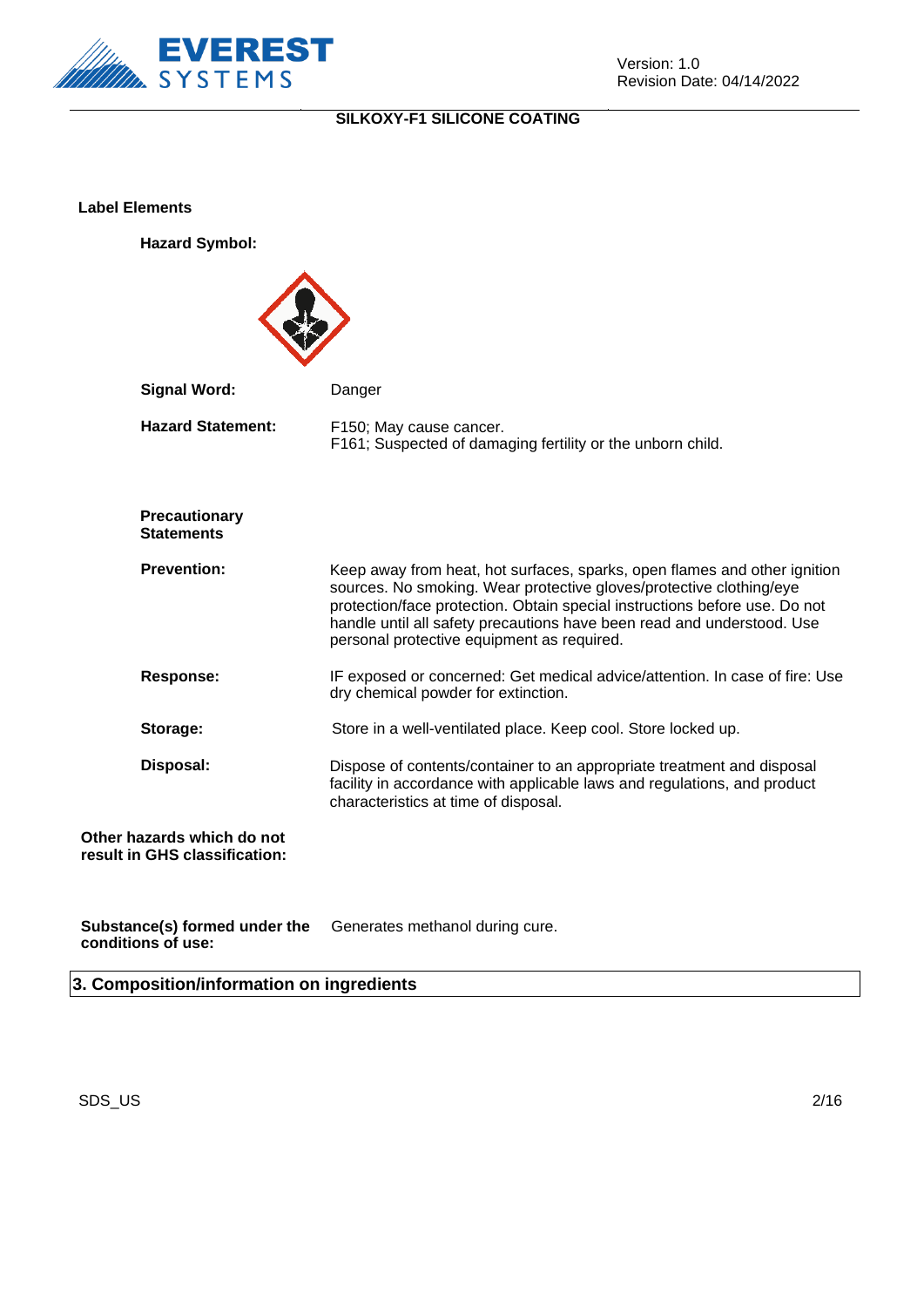#### **Mixtures**

| <b>Chemical Identity</b>                         | <b>CAS number</b> | Content in percent (%)*                                                                                                           | <b>Notes</b>                                            |
|--------------------------------------------------|-------------------|-----------------------------------------------------------------------------------------------------------------------------------|---------------------------------------------------------|
| (1) Calcium Carbonate                            | 471-34-1          | $20 - 50\%$                                                                                                                       | # This substance<br>has workplace<br>exposure limit(s). |
| Titanium, Bis(ethyl<br>acetoacetato)-diispropoxy | 27858-32-8        | $1 - 5\%$                                                                                                                         | No data available.                                      |
| Octadecanoic acid                                | $57 - 11 - 4$     | $1 - 5\%$                                                                                                                         | # This substance<br>has workplace<br>exposure limit(s). |
| (1) QUARTZ                                       | 14808-60-7        | $0.1 - 1\%$                                                                                                                       | # This substance<br>has workplace<br>exposure limit(s). |
| Octamethylcyclotetrasiloxane                     | 556-67-2          | $0.1 - 1\%$<br>* All conceptrations are persont by weight upleas ingradient is a gas. Cas conceptrations are in persont by valume | No data available.                                      |

All concentrations are percent by weight unless ingredient is a gas. Gas concentrations are in percent by volume.

#### **4. First-aid measures**

| <b>General information:</b>                                            | No action shall be taken involving any personal risk or without suitable<br>training.                                                                                     |  |
|------------------------------------------------------------------------|---------------------------------------------------------------------------------------------------------------------------------------------------------------------------|--|
| Ingestion:                                                             | If swallowed, do NOT induce vomiting. Give a glass of water.                                                                                                              |  |
| Inhalation:                                                            | If inhaled, remove to fresh air. If not breathing give artificial respiration<br>using a barrier device. If breathing is difficult give oxygen. Get medical<br>attention. |  |
| <b>Skin Contact:</b>                                                   | Wash contaminated clothing before reuse. In case of contact, immediately<br>flush skin with plenty of soap and water for at least 15 minutes. Get medical<br>attention.   |  |
| Eye contact:                                                           | In case of contact with eyes, rinse immediately with plenty of water and<br>seek medical advice.                                                                          |  |
| Most important symptoms/effects, acute and delayed                     |                                                                                                                                                                           |  |
| Symptoms:                                                              | No data available.                                                                                                                                                        |  |
| Hazards:                                                               | No data available.                                                                                                                                                        |  |
| Indication of immediate medical attention and special treatment needed |                                                                                                                                                                           |  |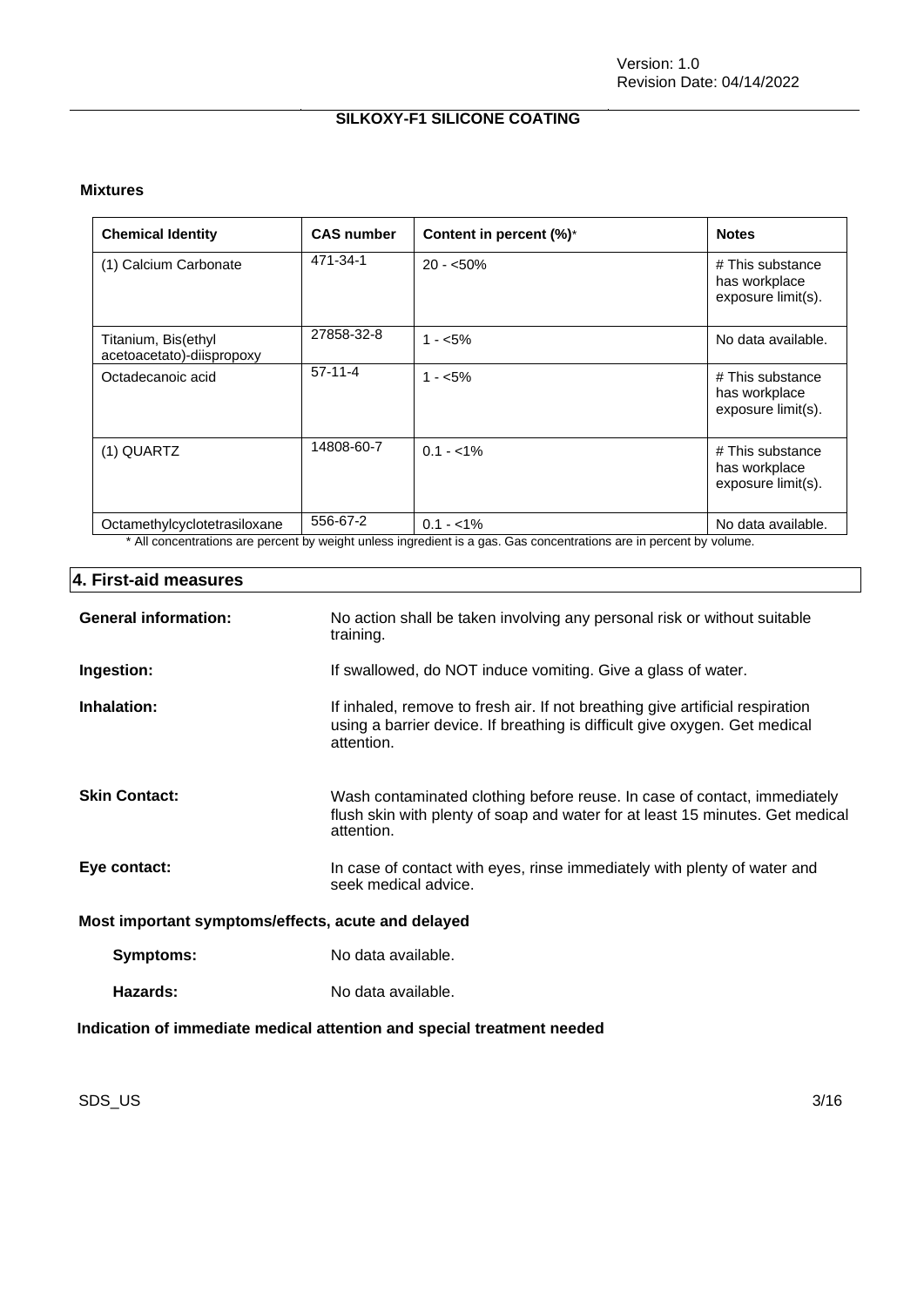| <b>Treatment:</b>                                             | Treatment is symptomatic and supportive. This product reacts with moisture<br>in the acid contents of the stomach to form methanol.                                                                                                                                                                                                            |  |
|---------------------------------------------------------------|------------------------------------------------------------------------------------------------------------------------------------------------------------------------------------------------------------------------------------------------------------------------------------------------------------------------------------------------|--|
| 5. Fire-fighting measures                                     |                                                                                                                                                                                                                                                                                                                                                |  |
| <b>General Fire Hazards:</b>                                  | Fire residues and contaminated fire extinguishing water must be disposed<br>of in accordance with local regulations. Use standard firefighting<br>procedures and consider the hazards of other involved materials.                                                                                                                             |  |
| Suitable (and unsuitable) extinguishing media                 |                                                                                                                                                                                                                                                                                                                                                |  |
| Suitable extinguishing<br>media:                              | Water spray Carbon dioxide Foam.                                                                                                                                                                                                                                                                                                               |  |
| <b>Unsuitable extinguishing</b><br>media:                     | Do not use water jet as an extinguisher, as this will spread the fire.                                                                                                                                                                                                                                                                         |  |
| Specific hazards arising from<br>the chemical:                | In case of fire, carbon monoxide and carbon dioxide may be formed. Acute<br>overexposure to the products of combustion may result in irritation of the<br>respiratory tract. Measurements at temperatures above 150°C in presence<br>of air (oxygen) have shown that small amounts of formaldehyde are formed<br>due to oxidative degradation. |  |
| Special protective equipment and precautions for firefighters |                                                                                                                                                                                                                                                                                                                                                |  |
| <b>Special fire fighting</b><br>procedures:                   | When using do not smoke. Do not empty into drains.                                                                                                                                                                                                                                                                                             |  |
| Special protective equipment<br>for fire-fighters:            |                                                                                                                                                                                                                                                                                                                                                |  |

## **6. Accidental release measures**

| <b>Personal precautions,</b><br>protective equipment and<br>emergency procedures: | Product releases methanol during application and curing. Avoid contact<br>with eyes, skin, and clothing. Use only in well-ventilated areas. Avoid<br>inhalation of vapors and spray mists. Keep container closed. Keep out of<br>reach of children. See Section 8 of the SDS for Personal Protective<br>Equipment. |
|-----------------------------------------------------------------------------------|--------------------------------------------------------------------------------------------------------------------------------------------------------------------------------------------------------------------------------------------------------------------------------------------------------------------|
| <b>Methods and material for</b><br>containment and cleaning<br>up:                | Wear proper protective equipment as specified in the protective equipment<br>section. Wipe, scrape, or soak up in an inert material and put in a container<br>intended for flammable materials for disposal. Warn other workers of spill.<br>Keep unauthorized personnel away.                                     |

SDS\_US 4/16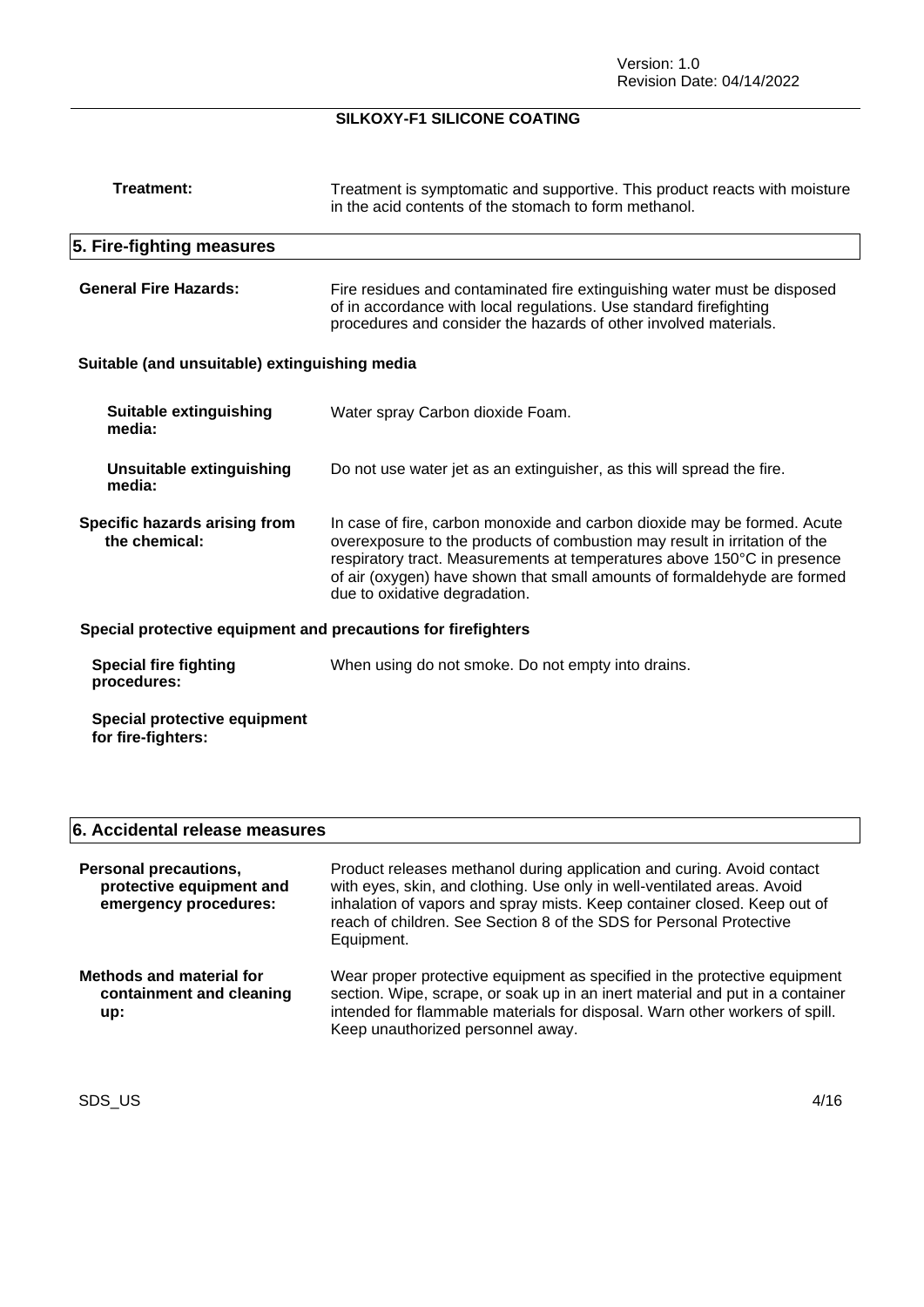Version: 1.0 Revision Date: 04/14/2022

#### **SILKOXY-F1 SILICONE COATING**

| <b>Notification Procedures:</b>       | Caution: Contaminated surfaces may be slippery. See Section 8 of the SDS<br>for Personal Protective Equipment. |  |
|---------------------------------------|----------------------------------------------------------------------------------------------------------------|--|
| <b>Environmental Precautions:</b>     | Do not allow runoff to sewer, waterway or ground.                                                              |  |
| 7. Handling and storage               |                                                                                                                |  |
| <b>Precautions for safe handling:</b> |                                                                                                                |  |

| Conditions for safe storage,<br>including any<br>incompatibilities: | Keep container tightly closed. Recommended storage in original container<br>below 30'C (85'F). |
|---------------------------------------------------------------------|------------------------------------------------------------------------------------------------|
|---------------------------------------------------------------------|------------------------------------------------------------------------------------------------|

#### **8. Exposure controls/personal protection**

#### **Control Parameters**

#### **Occupational Exposure Limits**

| <b>Chemical Identity</b>                        | <b>Type</b> | <b>Exposure Limit Values</b>                             | Source                                                                         |
|-------------------------------------------------|-------------|----------------------------------------------------------|--------------------------------------------------------------------------------|
| (1) Calcium Carbonate -<br>Total                | <b>REL</b>  | $10 \text{ mg/m}$                                        | US. NIOSH: Pocket Guide to Chemical<br>Hazards (2010)                          |
| (1) Calcium Carbonate -<br>Respirable.          | <b>REL</b>  | $5 \text{ mg/m}$ 3                                       | US. NIOSH: Pocket Guide to Chemical<br>Hazards (2010)                          |
| (1) Calcium Carbonate -<br>Total dust.          | PEL         | $15 \text{ mg/m}$                                        | US. OSHA Table Z-1 Limits for Air<br>Contaminants (29 CFR 1910.1000) (02 2006) |
| (1) Calcium Carbonate -<br>Respirable fraction. | PEL         | $5 \text{ mg/m}$ 3                                       | US. OSHA Table Z-1 Limits for Air<br>Contaminants (29 CFR 1910.1000) (02 2006) |
| (1) Calcium Carbonate -<br>Total dust.          | <b>TWA</b>  | 15 mg/m3                                                 | US. OSHA Table Z-1-A (29 CFR 1910.1000)<br>(1989)                              |
| (1) Calcium Carbonate -<br>Respirable fraction. | <b>TWA</b>  | $5 \text{ mg/m}$                                         | US. OSHA Table Z-1-A (29 CFR 1910.1000)<br>(1989)                              |
| Octadecanoic acid                               | <b>TWA</b>  | $10 \overline{\text{mg}}/\text{m}3$                      | US. ACGIH Threshold Limit Values (03 2015)                                     |
| (1) QUARTZ - Respirable<br>fraction.            | <b>TWA</b>  | $0.025$ mg/m $3$                                         | US. ACGIH Threshold Limit Values (03 2015)                                     |
| (1) QUARTZ - Respirable<br>dust.                | <b>REL</b>  | $0.05$ mg/m3                                             | US. NIOSH: Pocket Guide to Chemical<br>Hazards (2010)                          |
|                                                 | <b>TWA</b>  | $0.1 \text{ mg/m}$ 3                                     | US. OSHA Table Z-1-A (29 CFR 1910.1000)<br>(1989)                              |
| (1) QUARTZ - Respirable.                        | <b>TWA</b>  | 2.4 millions<br>of particles<br>per cubic foot<br>of air | US. OSHA Table Z-3 (29 CFR 1910.1000)<br>(2000)                                |
|                                                 | <b>TWA</b>  | $0.1$ mg/m $3$                                           | US. OSHA Table Z-3 (29 CFR 1910.1000)<br>(2000)                                |
| (1) QUARTZ                                      | PEL         | $0.05$ mg/m $3$                                          | US. OSHA Table Z-1 Limits for Air<br>Contaminants (29 CFR 1910.1000) (03 2016) |
| Octamethylcyclotetrasiloxane                    | <b>TWA</b>  | $\overline{5}$ ppm                                       |                                                                                |

#### **Appropriate Engineering Controls**

Eye wash facilities and emergency shower must be available when handling this product.

 $\mathsf{SDS}\_\mathsf{U}\mathsf{S}$  5/16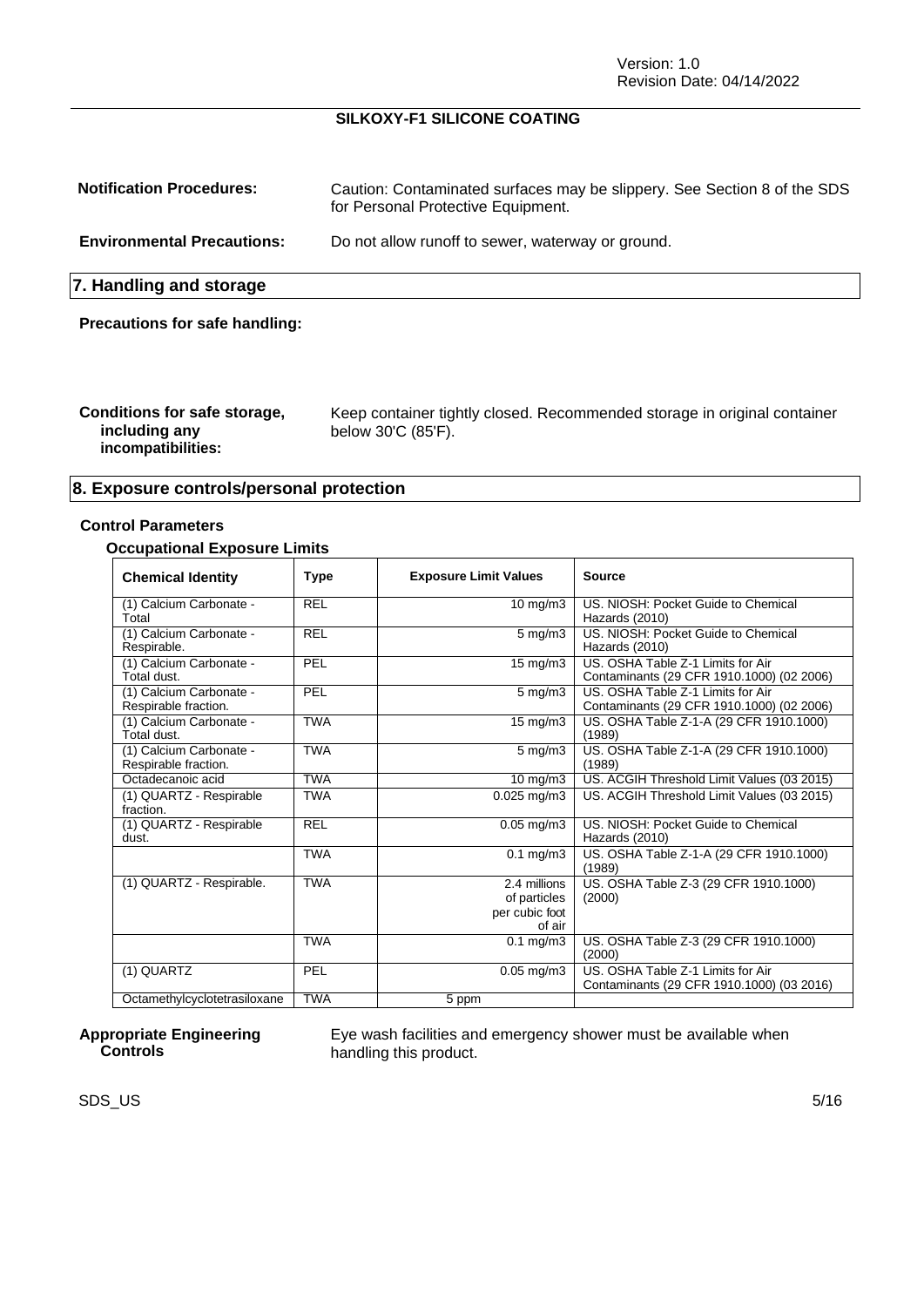## **Individual protection measures, such as personal protective equipment**

| <b>General information:</b>                       | Ventilation and other forms of engineering controls are preferred for<br>controlling exposures. Respiratory protection may be needed for non-<br>routine or emergency situations.                                                                                                                                                    |
|---------------------------------------------------|--------------------------------------------------------------------------------------------------------------------------------------------------------------------------------------------------------------------------------------------------------------------------------------------------------------------------------------|
| <b>Eye/face protection:</b>                       | Monogoggles                                                                                                                                                                                                                                                                                                                          |
| <b>Skin Protection</b><br><b>Hand Protection:</b> | Chemical resistant gloves                                                                                                                                                                                                                                                                                                            |
| Other:                                            | Wear rubber apron. Wear suitable protective clothing and eye/face<br>protection.                                                                                                                                                                                                                                                     |
| <b>Respiratory Protection:</b>                    | If exposure limits are exceeded or respiratory irritation is experienced,<br>NIOSH/MSHA approved respiratory protection should be worn. Supplied<br>air respirators may be required for non-routine or emergency situations.<br>Respiratory protection must be provided in accordance with OSHA<br>regulations (see 29CFR 1910.134). |
| <b>Hygiene measures:</b>                          | Always observe good personal hygiene measures, such as washing after<br>handling the material and before eating, drinking, and/or smoking. Routinely<br>wash work clothing to remove contaminants. Discard contaminated<br>footwear that cannot be cleaned.                                                                          |

## **9. Physical and chemical properties**

#### **Appearance**

| <b>Physical state:</b>                                | liquid             |  |  |
|-------------------------------------------------------|--------------------|--|--|
| Form:                                                 | liquid             |  |  |
| Color:                                                | Various            |  |  |
| Odor:                                                 | Alcohol            |  |  |
| Odor threshold:                                       | No data available. |  |  |
| pH:                                                   | not applicable     |  |  |
| <b>Melting point/freF1ing point:</b>                  | not applicable     |  |  |
| Initial boiling point and boiling range:              | No data available. |  |  |
| <b>Flash Point:</b>                                   | Not Applicable     |  |  |
| <b>Evaporation rate:</b>                              | No data available. |  |  |
| Flammability (solid, gas):                            | No data available. |  |  |
| Upper/lower limit on flammability or explosive limits |                    |  |  |
| Flammability limit - upper (%):                       | No data available. |  |  |
| Flammability limit - lower (%):                       | No data available. |  |  |
| Explosive limit - upper (%):                          | No data available. |  |  |
|                                                       |                    |  |  |

 $\mathsf{SDS\_US}$  6/16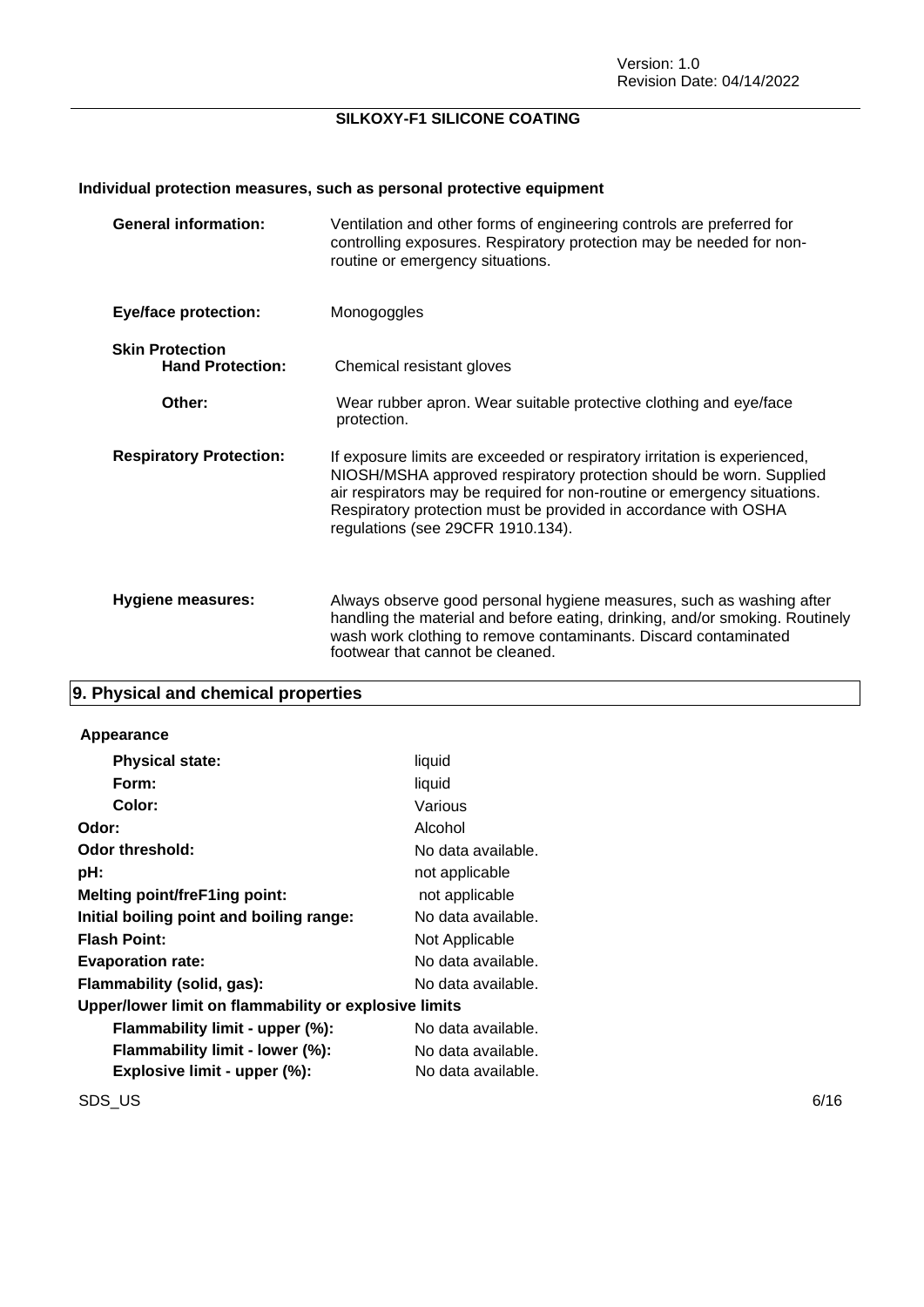| Explosive limit - lower (%):                        | No data available. |
|-----------------------------------------------------|--------------------|
| Heat of combustion:                                 | No data available. |
| Vapor pressure:                                     | No data available. |
| Vapor density:                                      | No data available. |
| Density:                                            | No data available. |
| <b>Relative density:</b>                            | 1.30               |
| Solubility(ies)                                     |                    |
| Solubility in water:                                | No data available. |
| Solubility (other):                                 | No data available. |
| Partition coefficient (n-octanol/water) Log<br>Pow: | No data available. |
| Auto-ignition temperature:                          | No data available. |
| <b>Decomposition temperature:</b>                   | No data available. |
| <b>SADT:</b>                                        | No data available. |
| Viscosity, dynamic:                                 | No data available. |
| Viscosity, kinematic:                               | No data available. |
| VOC:                                                | 24 g/l;            |

## **10. Stability and reactivity**

| <b>Reactivity:</b>                                 | No dangerous reaction if used as recommended.                                                                                                                                                      |
|----------------------------------------------------|----------------------------------------------------------------------------------------------------------------------------------------------------------------------------------------------------|
| <b>Chemical Stability:</b>                         | Material is stable under normal conditions.                                                                                                                                                        |
| <b>Possibility of hazardous</b><br>reactions:      | Hazardous polymerisation does not occur.                                                                                                                                                           |
| Conditions to avoid:                               | None known.                                                                                                                                                                                        |
| Incompatible Materials:                            | None known.                                                                                                                                                                                        |
| <b>Hazardous Decomposition</b><br><b>Products:</b> | Carbon oxides Oxides of silicon. Measurements at temperatures above<br>150°C in presence of air (oxygen) have shown that small amounts of<br>formaldehyde are formed due to oxidative degradation. |

## **11. Toxicological information**

| Information on likely routes of exposure |                    |  |
|------------------------------------------|--------------------|--|
| Ingestion:                               | No data available. |  |
| Inhalation:                              | No data available. |  |

SDS\_US 7/16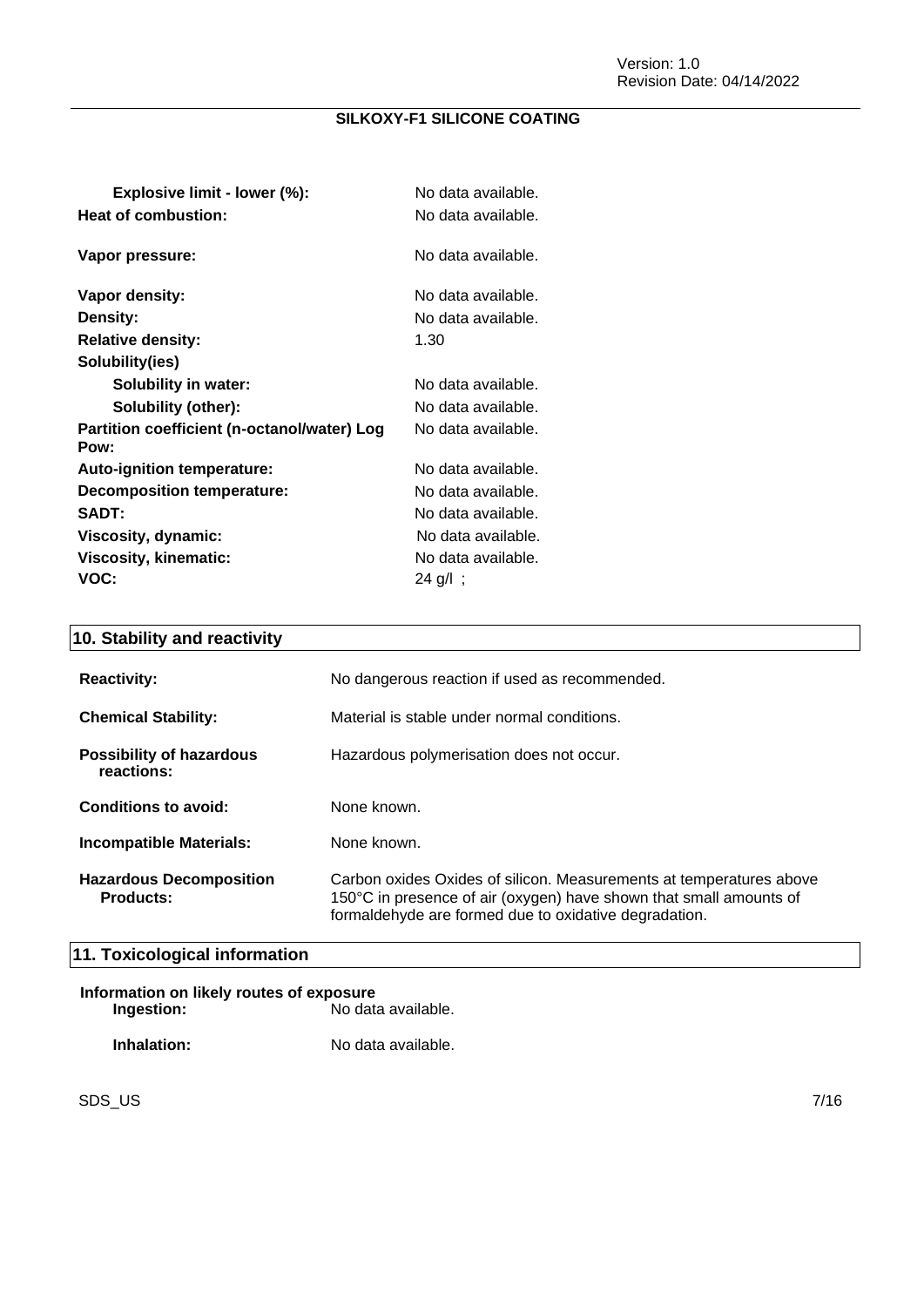| <b>Skin Contact:</b>                                        | No data available.                                                                                 |
|-------------------------------------------------------------|----------------------------------------------------------------------------------------------------|
| Eye contact:                                                | No data available.                                                                                 |
| Ingestion:                                                  | Symptoms related to the physical, chemical and toxicological characteristics<br>No data available. |
| Inhalation:                                                 | No data available.                                                                                 |
| <b>Skin Contact:</b>                                        | No data available.                                                                                 |
| Eye contact:                                                | No data available.                                                                                 |
| Information on toxicological effects                        |                                                                                                    |
| Acute toxicity (list all possible routes of exposure)       |                                                                                                    |
| Oral<br><b>Product:</b>                                     | Not classified for acute toxicity based on available data.                                         |
| Specified substance(s):<br>Octadecanoic acid                | LD 50 (Rat, No data available.): $>$ 2,000 mg/kg                                                   |
| Octamethylcyclotetrasilox<br>ane                            | LD 50 (Rat): 4,800 mg/kg                                                                           |
| <b>Dermal</b><br><b>Product:</b>                            | Not classified for acute toxicity based on available data.                                         |
| Specified substance(s):<br>Octamethylcyclotetrasilox<br>ane | LD 50 (Rat): $> 2,400$ mg/kg                                                                       |
| <b>Inhalation</b><br><b>Product:</b>                        | Not classified for acute toxicity based on available data.                                         |
| Specified substance(s):<br>Octamethylcyclotetrasilox<br>ane | LC50 (Rat): 36 mg/l                                                                                |
| <b>Repeated dose toxicity</b><br>Product:                   | No data available.                                                                                 |
| <b>Skin Corrosion/Irritation</b><br><b>Product:</b>         | No data available.                                                                                 |

 $\mathsf{SDS\_US}$  8/16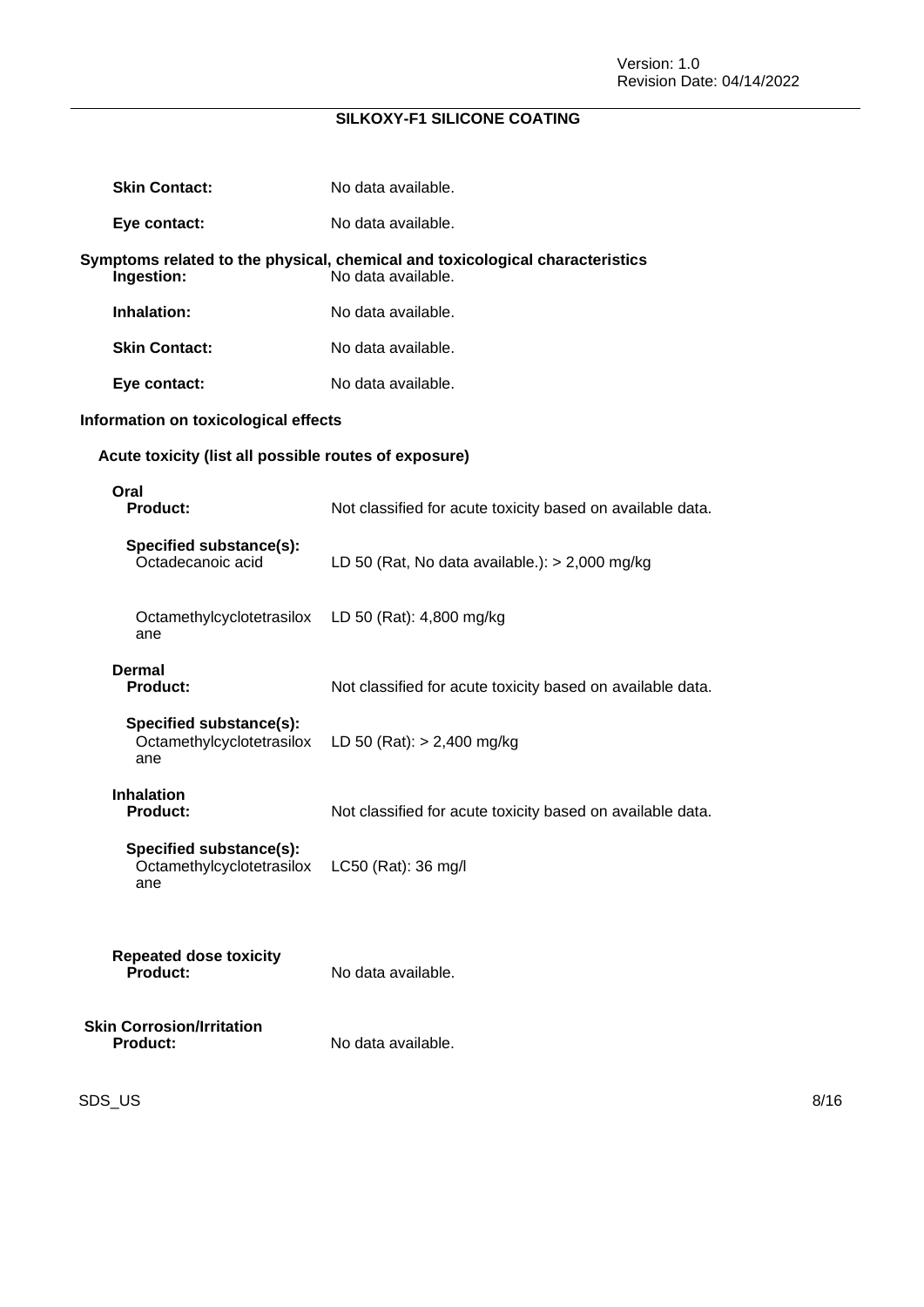| <b>Serious Eye Damage/Eye Irritation</b><br><b>Product:</b>                  | No data available.                                                                                                                                                                                     |
|------------------------------------------------------------------------------|--------------------------------------------------------------------------------------------------------------------------------------------------------------------------------------------------------|
| <b>Respiratory or Skin Sensitization</b><br>Product:                         | No data available.                                                                                                                                                                                     |
| Carcinogenicity<br>Product:                                                  | No data available.                                                                                                                                                                                     |
|                                                                              | IARC Monographs on the Evaluation of Carcinogenic Risks to Humans:                                                                                                                                     |
| (1) QUARTZ                                                                   | Overall evaluation: 1. Carcinogenic to humans.                                                                                                                                                         |
|                                                                              |                                                                                                                                                                                                        |
| (1) QUARTZ                                                                   | US. National Toxicology Program (NTP) Report on Carcinogens:<br>Known To Be Human Carcinogen.                                                                                                          |
| No carcinogenic components identified                                        | US. OSHA Specifically Regulated Substances (29 CFR 1910.1001-1050):                                                                                                                                    |
| <b>Germ Cell Mutagenicity</b>                                                |                                                                                                                                                                                                        |
| In vitro<br><b>Product:</b>                                                  | No data available.                                                                                                                                                                                     |
| Specified substance(s):<br>Octamethylcyclotetrasilox<br>ane                  | Ames-Test (OECD-Guideline 471 (Genetic Toxicology: Salmonella<br>typhimurium, Reverse Mutation Assay)): negative (not mutagenic)<br>Mouse Lymphoma Assay (OECD Guidline 476): negative (not mutagenic) |
| In vivo<br><b>Product:</b>                                                   | No data available.                                                                                                                                                                                     |
| Specified substance(s):<br>Octamethylcyclotetrasilox<br>ane                  | Chromosomal aberration (OECD-Guideline 474 (Genetic Toxicology:<br>Micronucleus Test)) Inhalation (Rat, male and female): negative                                                                     |
| <b>Reproductive toxicity</b><br>Product:                                     | No data available.                                                                                                                                                                                     |
| <b>Specific Target Organ Toxicity - Single Exposure</b><br>Product:          | No data available.                                                                                                                                                                                     |
| <b>Specific Target Organ Toxicity - Repeated Exposure</b><br><b>Product:</b> | No data available.                                                                                                                                                                                     |
| <b>Aspiration Hazard</b>                                                     |                                                                                                                                                                                                        |

SDS\_US 9/16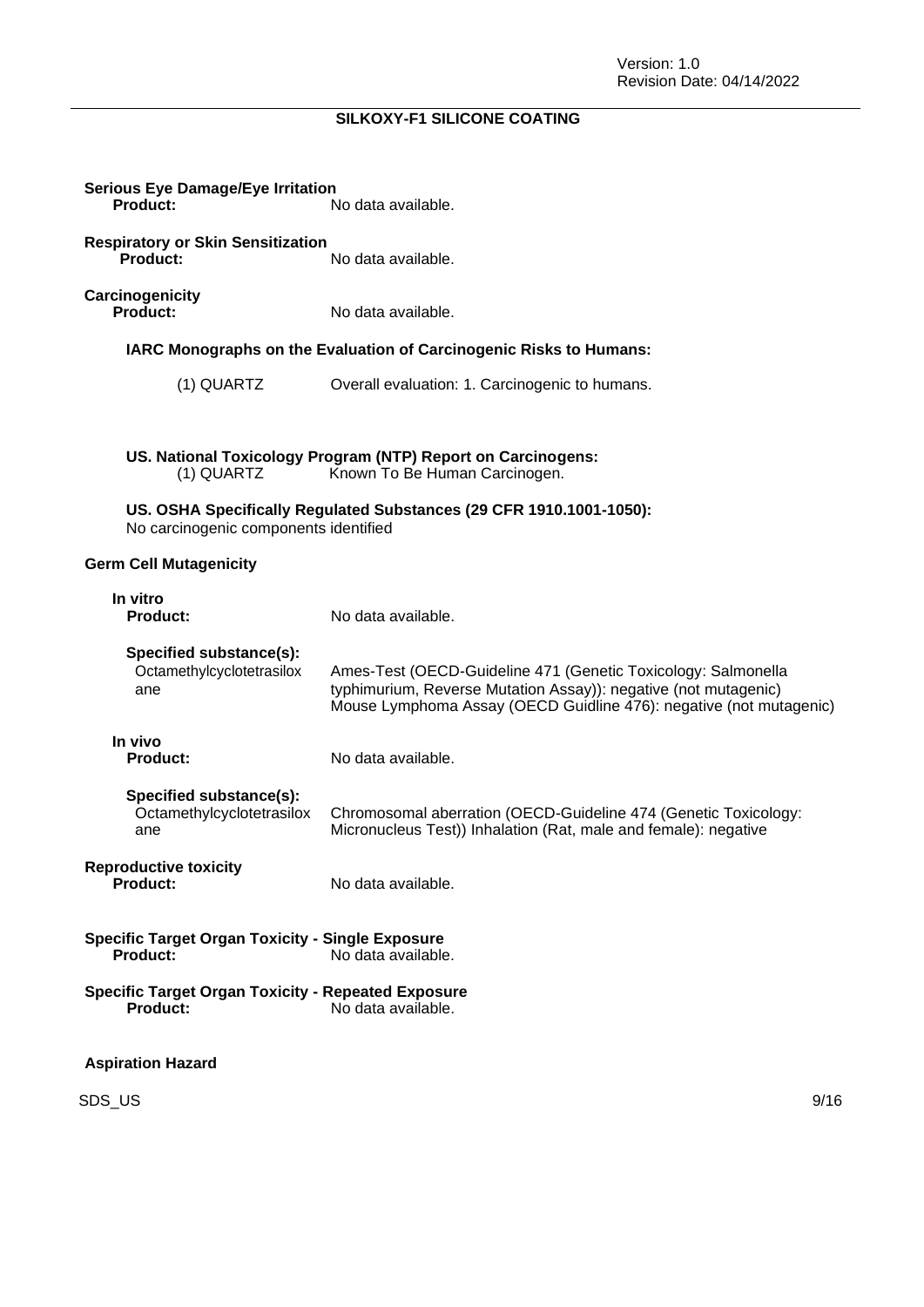**Product:** No data available.

**Other effects:** No data available.

#### **Specified substance(s):**

Octamethylcyclotetrasil oxane Octamethylcyclotetrasiloxane (D4) Ingestion: Rodents given large doses via oral gavage of Octamethylcyclotetrasiloxane (1600mg/kg/day,14 days), developed increased liver weights relative to unexposed control animals due to hepatocellular hyperplasia (increased number of liver cells which appear normal) as well as hypertrophy (increased cell size). Inhalation: In inhalation studies, laboratory rodents exposed to Octamethylcyclotetrasiloxane (300 ppm five days/week, 90 days) developed increased liver weights in female animals relative to unexposed control animals. When the exposure was stopped, liver weights returned to normal. Microscopic examination of the liver cells did not show any evidence of pathology. This response in rats, which does not affect the animal's health, is welldocumented and widely recognized. It is related to an increase of liver enzymes that metabolize and eliminate a material from the body. The increased liver weight reverses even while the D4 exposure continues. The finding is not adverse, but is considered a natural adaptive change in rats, and does not represent a hazard to humans. Inhalation studies utilizing laboratory rabbits and guinea pigs showed no effects on liver weights. Inhalation exposures typical of industrial usage (5-10 ppm) showed no toxic effects in rodents. Range finding reproductive studies were conducted (whole body inhalation, 70 days prior to mating, through mating, gestation and lactation), with D4. Rats were exposed to 70 and 700 ppm. In the 700 ppm group, there was a statistically significant reduction in mean litter size and in implantation sites. No D4 related clinical signs were observed in the pups and no exposure related pathological findings were found. A two-year, combined chronic/carcinogenicity study, during which rats were exposed to D4 by inhalation, data showed a statistically significant increase in a benign uterine tumor in female rats exposed at the highest level--a level much higher than the low levels that consumers or workers may encounter. An expert panel of independent scientists who have reviewed the results of this research concur that the finding seen in the two-year study occurred through a biological pathway that is specific to the rat and is not relevant to humans. Therefore, this observed effect does not indicate a potential health hazard to humans. In developmental toxicity studies, rats and rabbits were exposed to D4 at concentrations up to 700 ppm and 500 ppm, respectively. No teratogenic effects (birth defects) were observed in either study. **12. Ecological information**

**Ecotoxicity:**

**Acute hazards to the aquatic environment:**

SDS\_US 10/16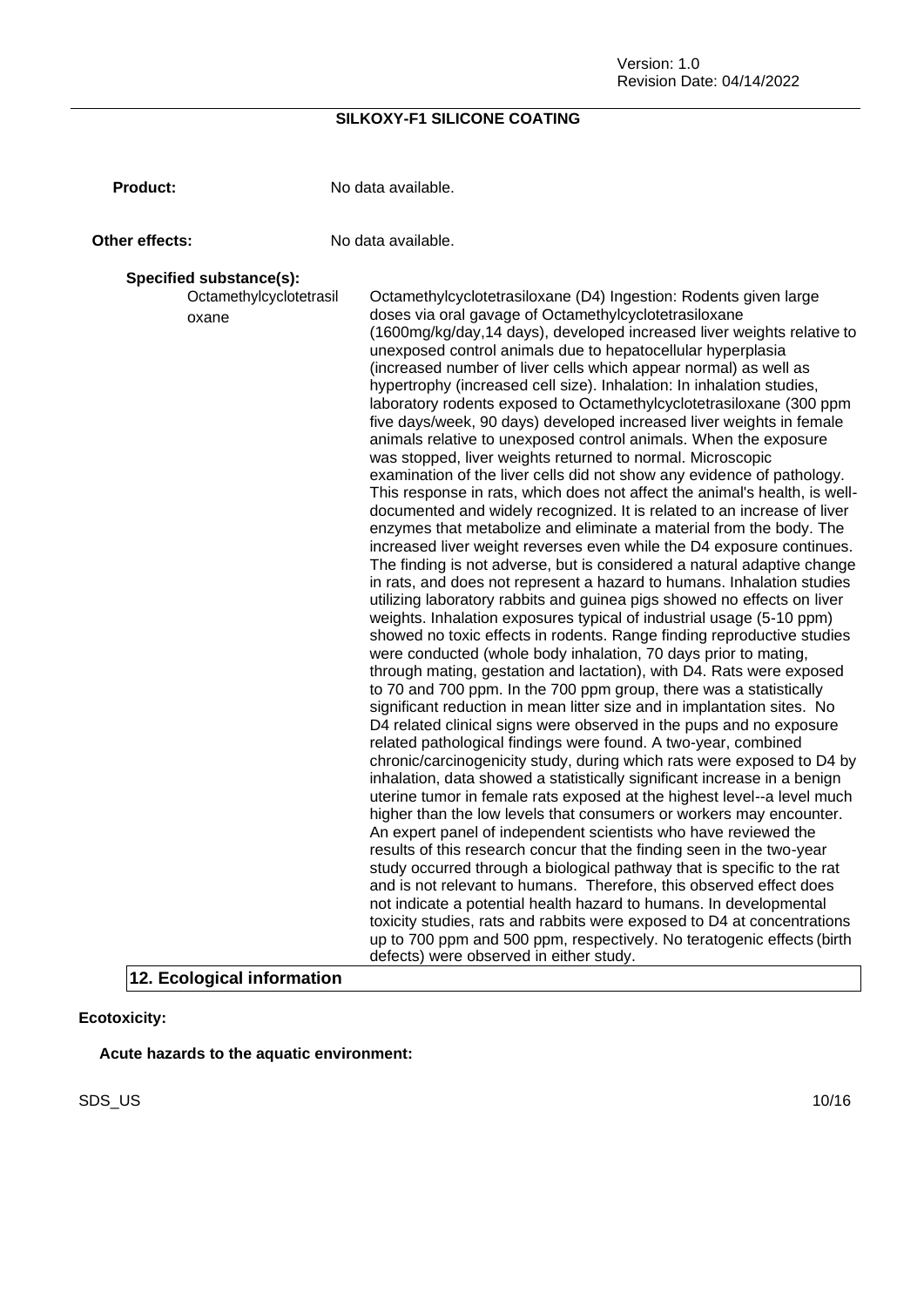| <b>Fish</b><br><b>Product:</b>                                                              | No data available.                                                                                                          |       |
|---------------------------------------------------------------------------------------------|-----------------------------------------------------------------------------------------------------------------------------|-------|
| Specified substance(s):<br>Octadecanoic acid                                                | LC0 (Brachydanio rerio, 96 h): > 100 mg/l<br>LC0 (Leuciscus idus, 96 h): > 100 mg/l                                         |       |
| <b>Aquatic Invertebrates</b><br>Product:                                                    | No data available.                                                                                                          |       |
| Chronic hazards to the aquatic environment:                                                 |                                                                                                                             |       |
| <b>Fish</b><br><b>Product:</b>                                                              | No data available.                                                                                                          |       |
| Specified substance(s):<br>Octadecanoic acid                                                | LC0 (Brachydanio rerio, 4 d): > 100 mg/l<br>LC0 (Leuciscus idus, $4 d$ ): $> 100$ mg/l                                      |       |
| <b>Aquatic Invertebrates</b><br><b>Product:</b>                                             | No data available.                                                                                                          |       |
| <b>Toxicity to Aquatic Plants</b><br>Product:                                               | No data available.                                                                                                          |       |
| <b>Persistence and Degradability</b>                                                        |                                                                                                                             |       |
| <b>Biodegradation</b><br>Product:                                                           | No data available.                                                                                                          |       |
| Specified substance(s):<br>Octamethylcyclotetrasilox<br>ane                                 | 3.7 % (29 d, 310 Ready Biodegradability - CO <sub>2</sub> in Sealed Vessels<br>(Headspace Test)) Not readily biodegradable. |       |
| <b>BOD/COD Ratio</b><br><b>Product:</b>                                                     | No data available.                                                                                                          |       |
| <b>Bioaccumulative potential</b><br><b>Bioconcentration Factor (BCF)</b><br><b>Product:</b> | No data available.                                                                                                          |       |
| Specified substance(s):<br>Octamethylcyclotetrasilox<br>ane                                 | Fathead Minnow, Bioconcentration Factor (BCF): 12.40                                                                        |       |
| Partition Coefficient n-octanol / water (log Kow)<br><b>Product:</b>                        | No data available.                                                                                                          |       |
| SDS_US                                                                                      |                                                                                                                             | 11/16 |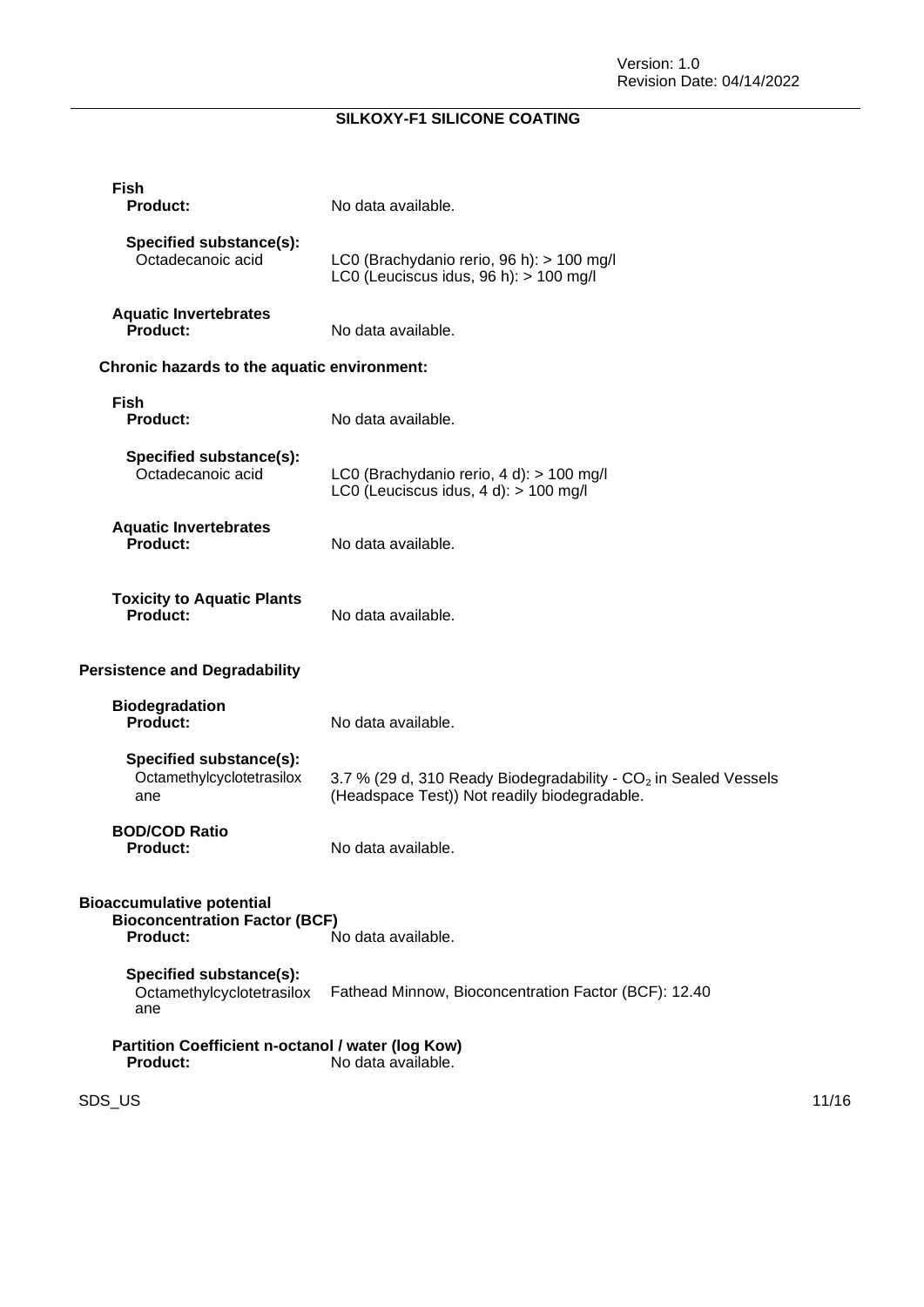| <b>Mobility in soil:</b>                         | No data available.                                                                                                                                                                                                             |
|--------------------------------------------------|--------------------------------------------------------------------------------------------------------------------------------------------------------------------------------------------------------------------------------|
|                                                  | Known or predicted distribution to environmental compartments                                                                                                                                                                  |
| (1) Calcium Carbonate                            | No data available.                                                                                                                                                                                                             |
| Titanium, Bis(ethyl<br>acetoacetato)-diispropoxy | No data available.                                                                                                                                                                                                             |
| Octadecanoic acid                                | No data available.                                                                                                                                                                                                             |
| (1) QUARTZ                                       | No data available.                                                                                                                                                                                                             |
| Octamethylcyclotetrasiloxa<br>ne                 | No data available.                                                                                                                                                                                                             |
| Other adverse effects:                           | No data available.                                                                                                                                                                                                             |
| 13. Disposal considerations                      |                                                                                                                                                                                                                                |
| <b>General information:</b>                      | The generation of waste should be avoided or minimized wherever<br>possible. Do not discharge into drains, water courses or onto the ground.<br>See Section 8 for information on appropriate personal protective<br>equipment. |
| <b>Disposal instructions:</b>                    | Disposal should be made in accordance with federal, state and local<br>regulations.                                                                                                                                            |
| <b>Contaminated Packaging:</b>                   | Dispose of as unused product.                                                                                                                                                                                                  |
| <b>14. Transport information</b>                 |                                                                                                                                                                                                                                |
| <b>DOT</b>                                       |                                                                                                                                                                                                                                |
| <b>UN Number:</b>                                | None                                                                                                                                                                                                                           |
| <b>UN Proper Shipping Name:</b>                  | None                                                                                                                                                                                                                           |
| Transport Hazard Class(es)                       |                                                                                                                                                                                                                                |

| <u>Hansport Hazard Oldssics</u> |             |
|---------------------------------|-------------|
| Class:                          | None        |
| $Label(s)$ :                    | <b>NONE</b> |
| Packing Group:                  | None        |
| Marine Pollutant:               | N٥          |
|                                 |             |

### **IMDG**

Not regulated.

#### **IATA**

Not regulated.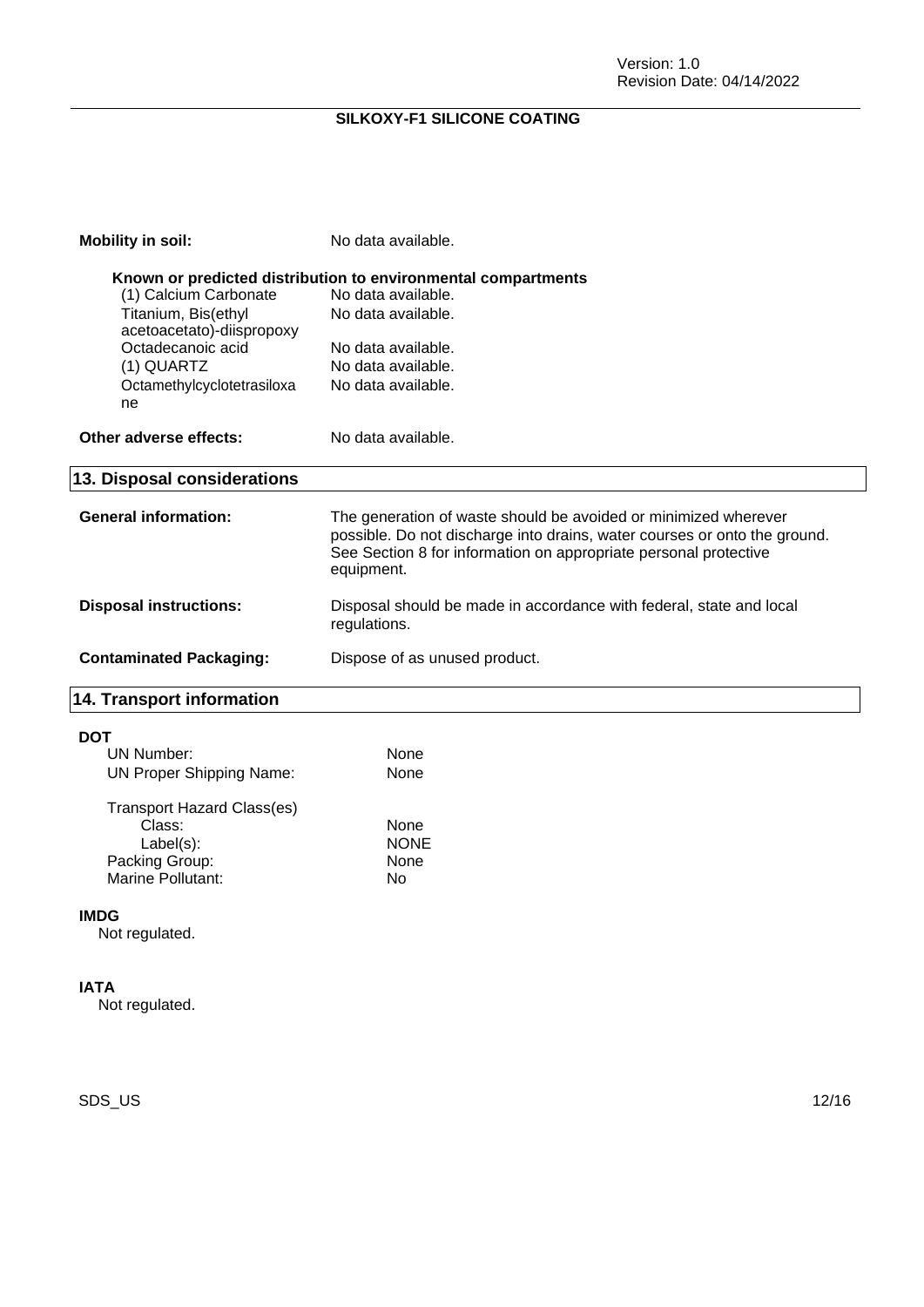#### **Special precautions for user:**

#### **15. Regulatory information**

#### **US Federal Regulations**

#### **TSCA Section 12(b) Export Notification (40 CFR 707, Subpt. D)**

None present or none present in regulated quantities.

#### **CERCLA Hazardous Substance List (40 CFR 302.4):**

None present or none present in regulated quantities.

#### **Superfund Amendments and Reauthorization Act of 1986 (SARA)**

#### **Hazard categories**

Delayed (Chronic) Health Hazard

#### **SARA 302 Extremely Hazardous Substance**

None present or none present in regulated quantities.

#### **SARA 304 Emergency Release Notification**

None present or none present in regulated quantities.

## **SARA 311/312 Hazardous Chemical**

**Threshold Planning Quantity**<br>10000 lbs (1) Calcium Carbonate Titanium, Bis(ethyl 10000 lbs

| acetoacetato)-diispropoxy  |           |
|----------------------------|-----------|
| Octadecanoic acid          | 10000 lbs |
| (1) QUARTZ                 | 10000 lbs |
| Octamethylcyclotetrasiloxa | 10000 lbs |
| ne                         |           |

#### **SARA 313 (TRI Reporting)**

None present or none present in regulated quantities.

#### **Clean Water Act Section 311 Hazardous Substances (40 CFR 117.3)** None present or none present in regulated quantities.

## **Clean Air Act (CAA) Section 112(r) Accidental Release Prevention (40 CFR 68.130):**

None present or none present in regulated quantities.

#### **US State Regulations**

SDS\_US 13/16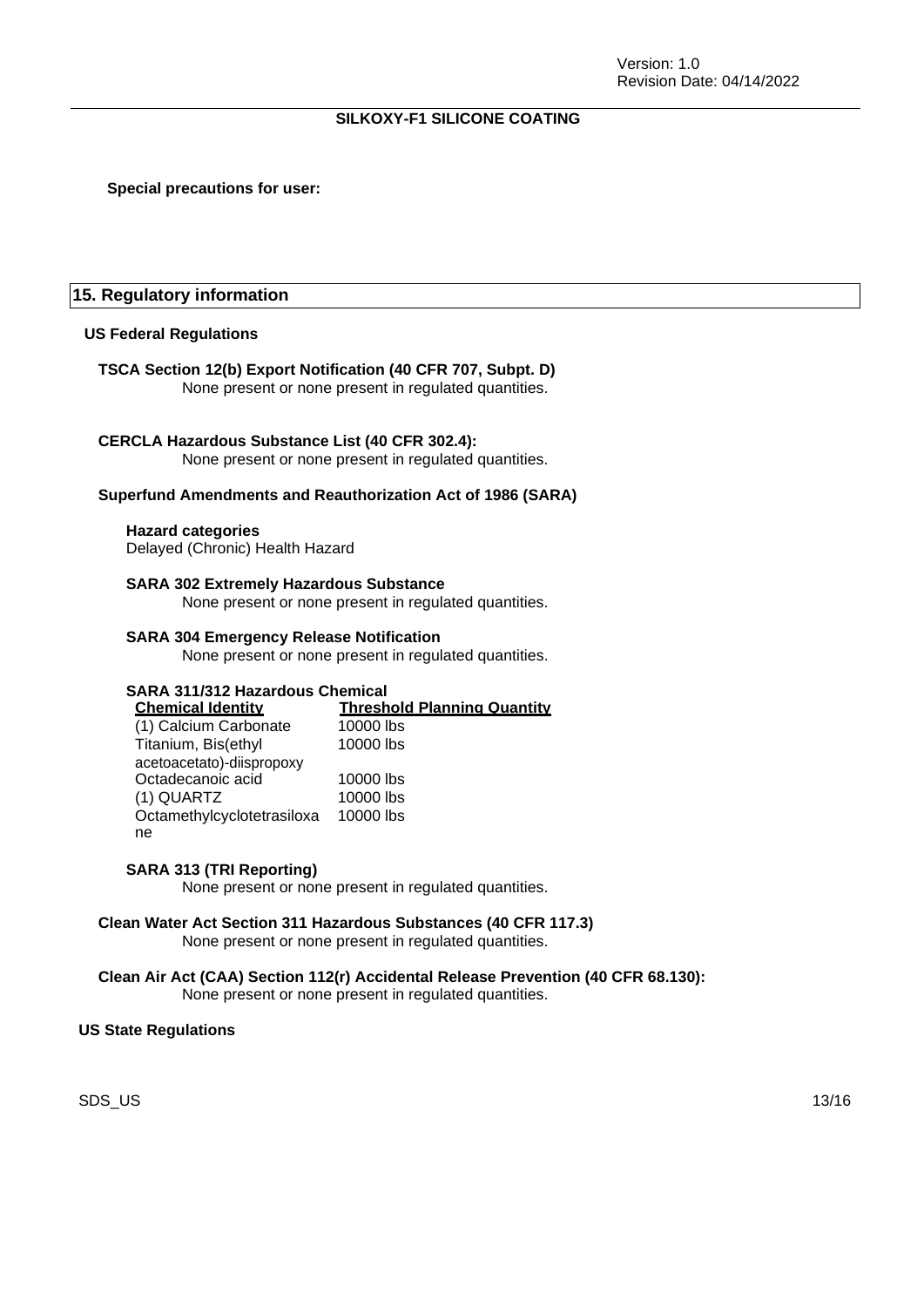#### **US. California Proposition 65**

This product contains chemical(s) known to the State of California to cause cancer and/or to cause birth defects or other reproductive harm.

| (1) TITANIUM DIOXIDE<br>(1) QUARTZ<br>Methanol | Carcinogenic.<br>Carcinogenic.<br>Maximum Allowable Dose Level<br>(MADL): 47000 µg/day. |
|------------------------------------------------|-----------------------------------------------------------------------------------------|
|                                                | Developmental toxin.                                                                    |

#### **US. New Jersey Worker and Community Right-to-Know Act**

#### **Chemical Identity**

Siloxanes and Silicones, di-Me hydroxy terminated (1) Calcium Carbonate Decamethylcyclopentasiloxane Silanamine, 1,1,1-trimethyl-N-(trimethylsilyl) -, reaction products with ammonia, octamethylcyclotetrasiloxane and silica Methyltrimethoxysilane (1) TITANIUM DIOXIDE (1) QUARTZ Octamethylcyclotetrasiloxane

## **US. Massachusetts RTK - Substance List**

## **Chemical Identity**

- (1) Calcium Carbonate
- (1) QUARTZ

#### **US. Pennsylvania RTK - Hazardous Substances**

**Chemical Identity**

(1) Calcium Carbonate

#### **US. Rhode Island RTK**

No ingredient regulated by RI Right-to-Know Law present.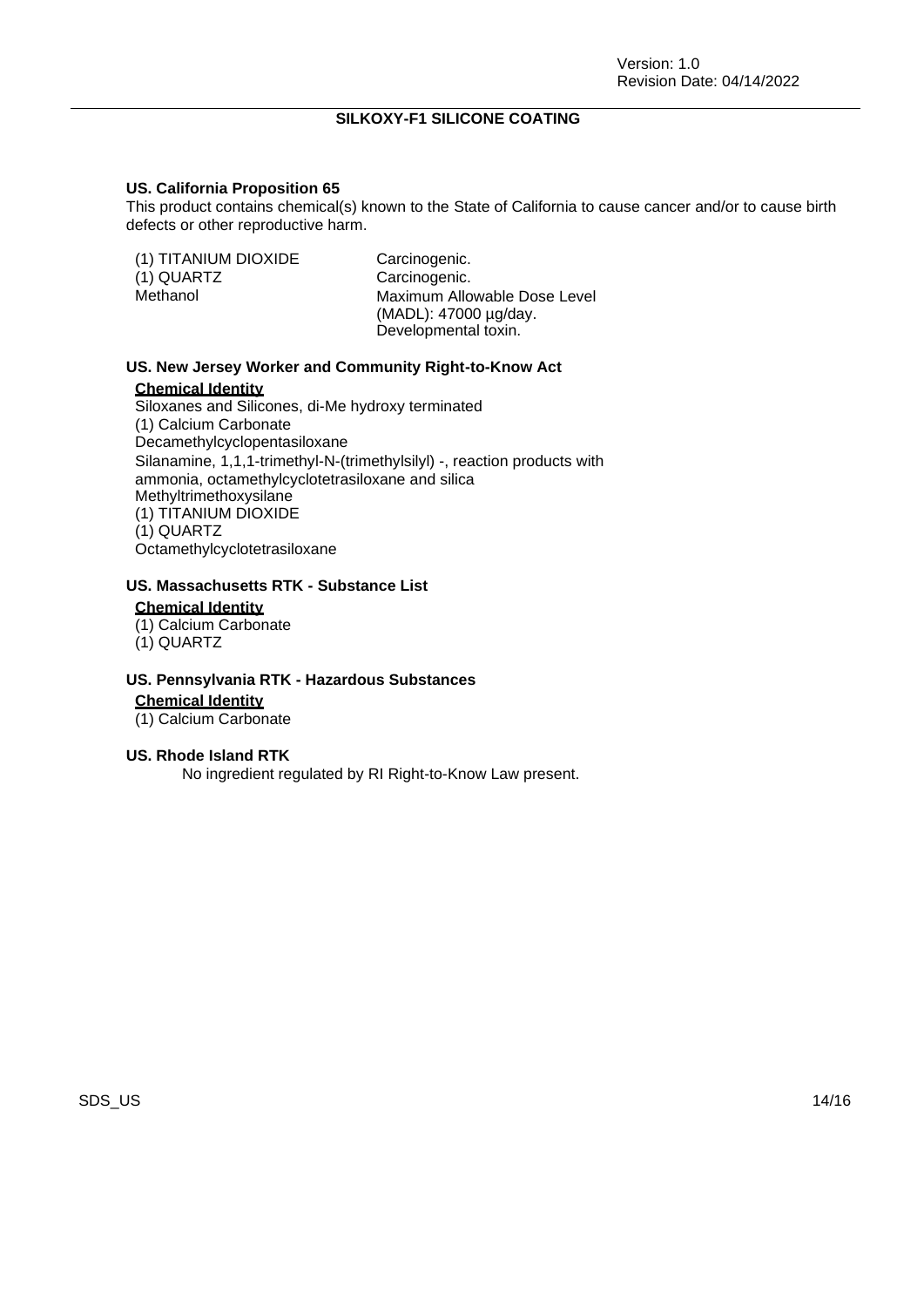#### **Inventory Status:**

| Australia AICS:                                | On or in compliance with the<br>inventory | Remarks: None. |
|------------------------------------------------|-------------------------------------------|----------------|
| Canada DSL Inventory List:                     | Not in compliance with the<br>inventory.  | Remarks: None. |
| EINECS, ELINCS or NLP:                         | On or in compliance with the<br>inventory | Remarks: None. |
| Japan (ENCS) List:                             | Not in compliance with the<br>inventory.  | Remarks: None. |
| China Inv. Existing Chemical<br>Substances:    | Not in compliance with the<br>inventory.  | Remarks: None. |
| Korea Existing Chemicals Inv.<br>(KECI):       | Not in compliance with the<br>inventory.  | Remarks: None. |
| Canada NDSL Inventory:                         | Not in compliance with the<br>inventory.  | Remarks: None. |
| Philippines PICCS:                             | Not in compliance with the<br>inventory.  | Remarks: None. |
| US TSCA Inventory:                             | On or in compliance with the<br>inventory | Remarks: None. |
| New Zealand Inventory<br>of Chemicals:         | Not in compliance with the<br>inventory.  | Remarks: None. |
| <b>Taiwan Chemical Substance</b><br>Inventory: | Not in compliance with the<br>inventory.  | Remarks: None. |

## **16.Other information, including date of preparation or last revision**

#### **HMIS Hazard ID**

| <b>Health</b>              |  |  |
|----------------------------|--|--|
| <b>Flammability</b>        |  |  |
| <b>Physical Hazards</b>    |  |  |
| <b>PERSONAL PROTECTION</b> |  |  |

Hazard rating: 0 - Minimal; 1 - Slight; 2 - Moderate; 3 - Serious; 4 - Severe; RNP - Rating not possible; \*Chronic health effect

| <b>Issue Date:</b>          | 09/19/2017         |
|-----------------------------|--------------------|
| <b>Revision Date:</b>       | No data available. |
| Version #:                  | 1 O                |
| <b>Further Information:</b> | No data available. |